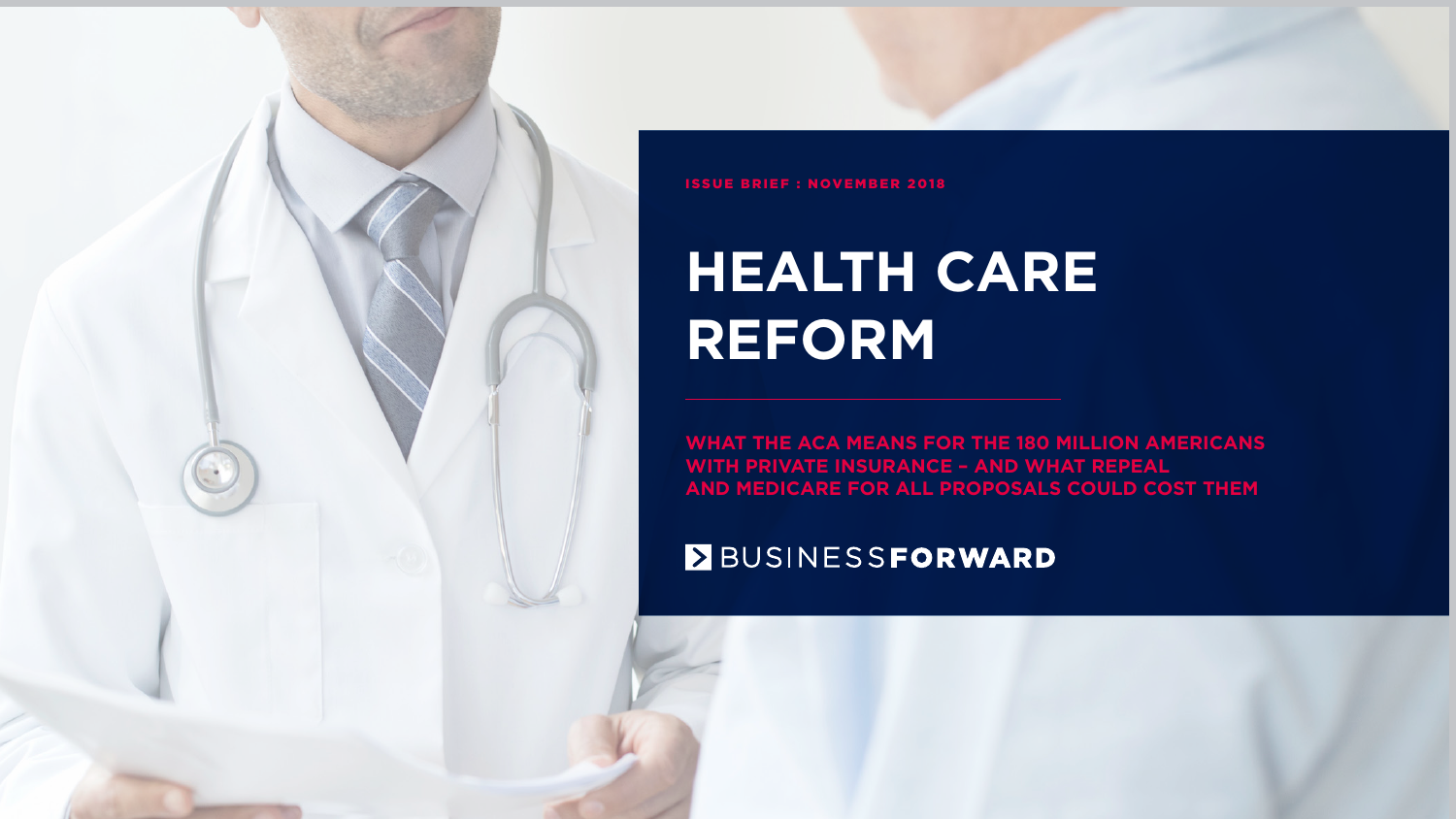**2**

# **INTRODUCTION**

Business Forward has worked with more than 100,000 business leaders across the U.S. We cover a range of issues, including health care, education reform, tax reform, trade, infrastructure, clean energy, intellectual property, and immigration. We organize local roundtables, Washington fly-ins, national conference calls, and training webinars. We also help business leaders work with local media, publish op-eds, and submit testimony to government agencies. More than 650 mayors, governors, Members of Congress, and senior Administration officials have participated in our briefings.

#### Year after year, our business leaders rank health care costs as their top concern.

Last month, we asked business leaders to tell us what they think about the health care costs, in general, the ACA, GOP repeal, and Medicare for All proposals. This paper combines analysis of the ACA and competing proposals with commentary from business leaders in our network.

### **AFFORDABLE CARE ACT CAN BE FIXED**

October 17, 2018

Washington, D.C., has become too partisan and there is no better example of that than the topic of health care – a deeply personal, complex issue that affects every single one of us and one-sixth of the American economy.

No one believes that the Affordable Care Act is perfect, including us, but both its passage, and the attempts to repeal it, reveal just how broken Washington is.

Senator Joe Manchin (D) Senator Susan Collins (R)

### THE REGISTER~HERALD.

BUSINESSFORWARD

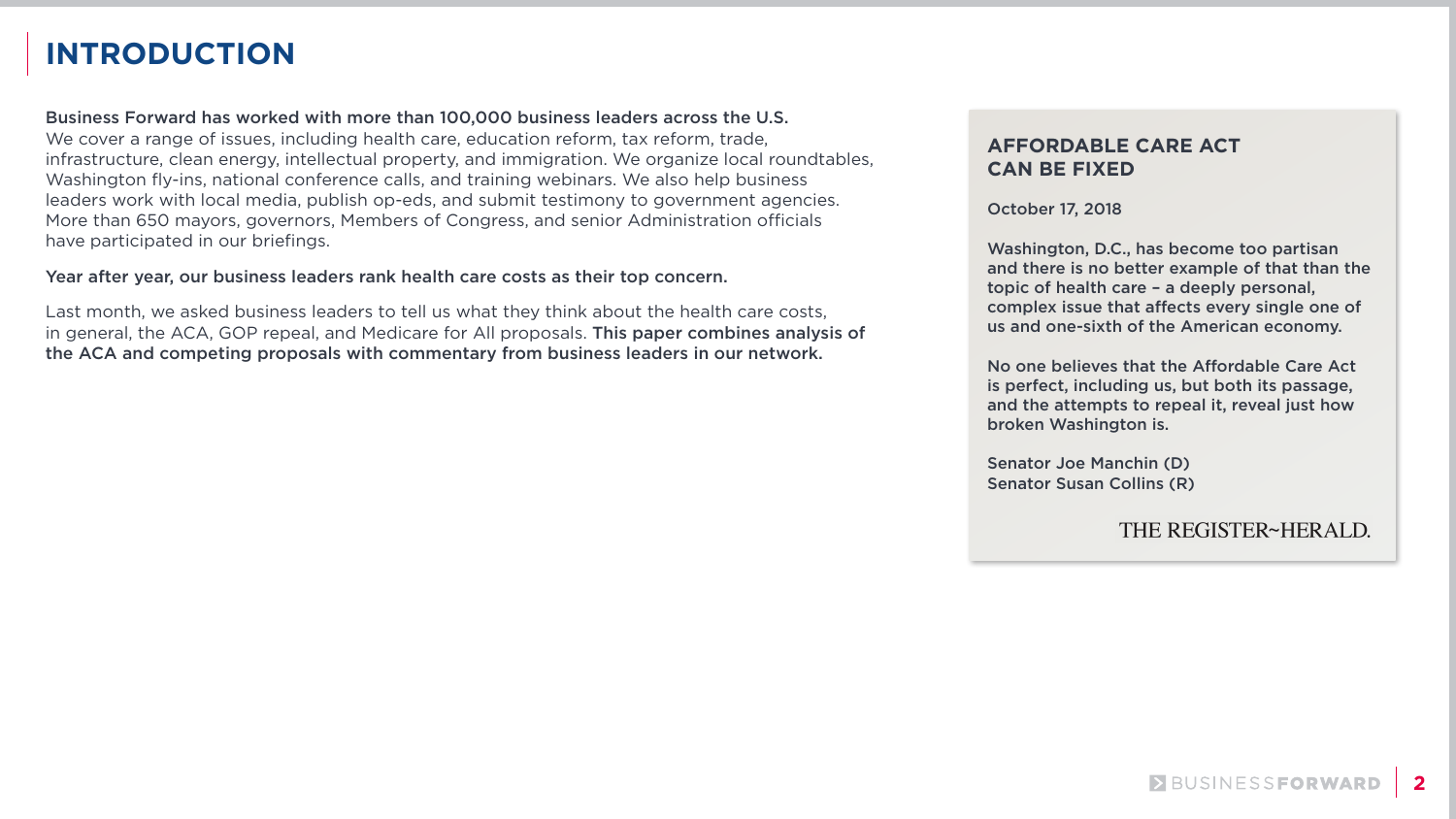

# **EXECUTIVE SUMMARY**

We have a plan to fix health care. It's called the Affordable Care Act (ACA), and it is working.

The ACA is known for helping 20 million uninsured Americans obtain coverage, but it has also reduced costs for small businesses, increased worker productivity and mobility, and invested in preventative care that will reduce the long-term cost of chronic conditions like diabetes and heart disease.

Health care is a complicated business, but the market forces capable of controlling health care costs are simple: information, competition, and incentives. Government takeovers (Medicare for All) and block grants to states (repeal) transfer authority without directly managing those market forces.

To put information, competition, and incentives to work, a health care system must 1) cover pre-existing conditions, 2) require Americans to buy insurance, and 3) subsidize the cost for lower income families struggling to pay for insurance. Health care experts call this the "three-legged stool" of health care reform. If you eliminate any of the three legs, reform "tips over."

Instead of replacing the ACA, proponents of repeal are attacking each leg of the stool: They have eliminated the insurance mandate, threatened subsidies, and sued to get rid of protection for pre-existing conditions.

Instead of improving the ACA, proponents of Medicare for All want to replace it entirely — and give Congress and the Department of Health and Human Services (HHS) control over 950,000 doctors, 3 million nurses, 5,500 hospitals, and the 51 million medical procedures they perform each year.



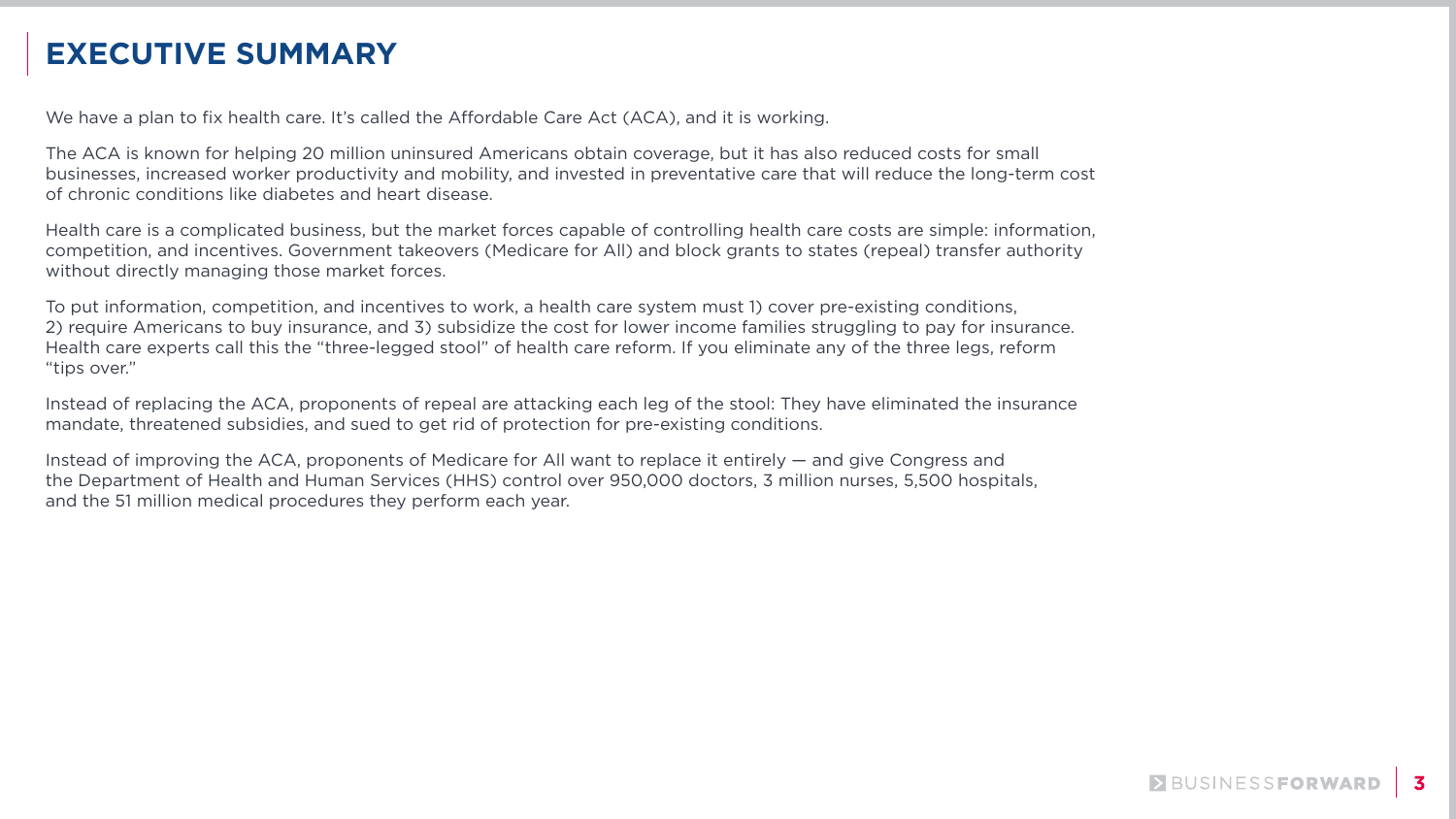

# **HEALTH CARE BASICS**



OR NEARLY 1 IN 10 13 MILLION WORK IN THE HEALTH CARE SECTOR

## **PERFORM 51,000,000 PROCEDURES PER YEAR AT 5,500 HOSPITALS MANAGING 895,000 BEDS**

BUSINESSFORWARD



### 950K DOCTORS 2.9M NURSES

HEALTH CARE COVERAGE, *KAISER FAMILY FOUNDATION, 2016; DOCTORS* (FSMB, 2016), NURSES (BLS, MAY 2017), PROCEDURES (KAISER FAMILY FOUNDATION, MAY 2017), HOSPITALS (AHA 2018 FAST FACTS)

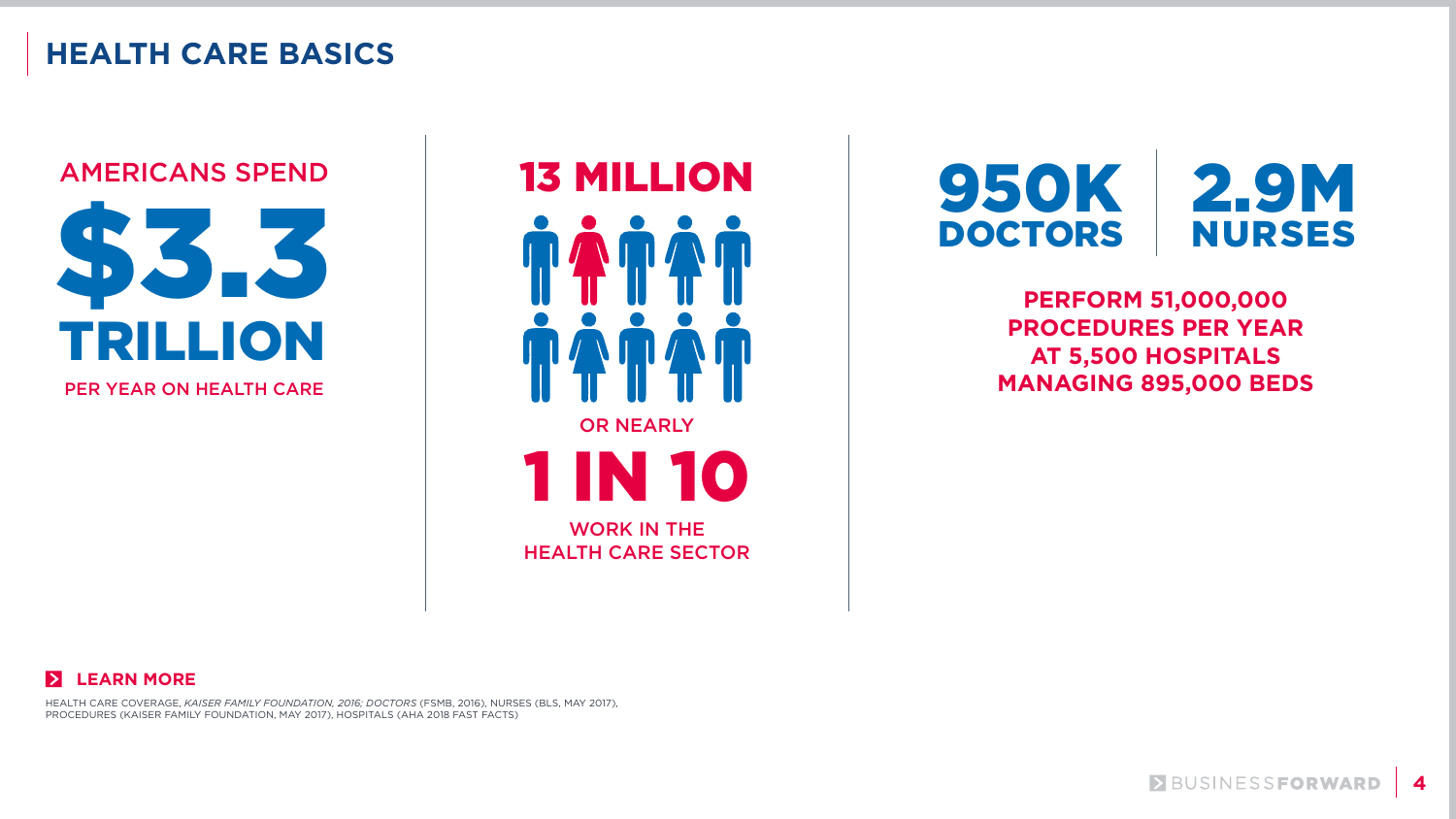

### **WE HAVE A PLAN TO FIX HEALTH CARE. IT'S CALLED THE AFFORDABLE CARE ACT (ACA), AND IT IS WORKING.**

20 million more Americans have health insurance, cost inflation slowed, and today's new investments in preventive care should reduce long-term spending on chronic conditions like diabetes and heart disease.

One measure of the ACA's success is the number of bipartisan proposals to protect it, improve it, and build upon it. While partisans try to blow the ACA up, bipartisan groups of governors and Members of Congress have offered common sense enhancements, including the Bipartisan Governors Fix, proposals from the bipartisan Problem Solvers caucus, and a series of proposals from the Bipartisan Policy Center.

Healthcare is a vital issue for all Americans because of its **Example 18 Healthcare is a vital issue<br>
for all Americans because of its<br>
importance to the workforce and** families. It is imperative Congress and the executive branch have a balanced approach for better reforming healthcare. ."<br>JJ

- KAREN GAUTHIER PRESIDENT, CREATE04, LLC, RICHMOND, VA

The ACA "is a solid foundation on which to build and was working for many Americans, including myself, my spouse, and my child. The time and resources invested<br>should not be thrown out because<br>of partisan politics! should not be thrown out because of partisan politics! "

- WILLIAM SMITH COMPLIANCE CONSULTANT, MTA SMALL BUSINESS DEVELOPMENT PROGRAM, NEW YORK, NY

- CHRISTOPHER MEYER PRINCIPAL, ASIA GLOBAL, ORANGE COUNTY, CA

**EUSINESSFORWARD** 



,<br>"

The Affordable Care Act takes us in the right direction. What we need next is to work on lowering the cost of health care. We do not want to jettison the Affordable Care Act.

*JONATHAN COHN, HUFFINGTON POST,* 08/31/2017); BIPARTISAN GOVERNORS FIX (8/30/3017), BIPARTISAN PROBLEM SOLVERS CAUCUS (7/31/2017), BIPARTISAN POLICY CENTER (8/30/2017)

### **LEARN MORE**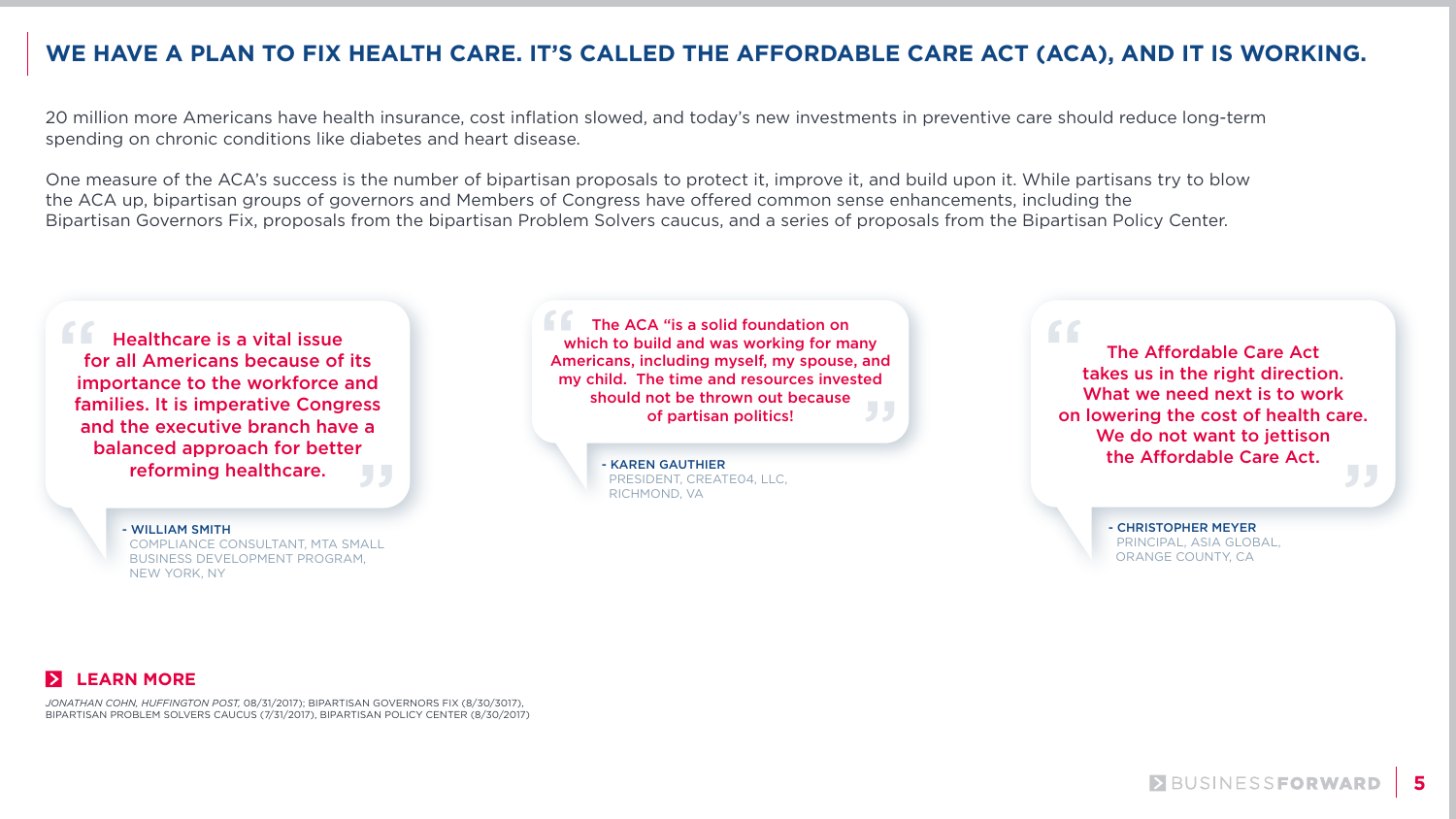

# **HOW THE ACA HELPS AMERICANS WHO ALREADY HAD INSURANCE**

#### Controlling systemwide costs lowers private insurance premiums, too.

As more Americans are covered, more unnecessary procedures are avoided. Preventive care reduces the cost of chronic conditions, overall health care costs will fall, insurance premiums will fall, and our economic growth will accelerate.

#### ACA reduces premiums – and risk – for small businesses.

First, small businesses paid more for health care than large companies (18% more, on average), because they have less bargaining power. The ACA offers small business coverage at more competitive rates. Second, a small business's insurance premiums can rise dramatically if one of its employees (or family member) suffers an expensive illness or has a serious accident, because the increased risk/cost is spread across the company's employees. With the ACA, the small business's risk is shared across the system, not just the company.

> We are a small business with less than 12 employees. Prior to the ACA, 30% of our employees experienced delays and denials due to pre-existing conditions. Also, prior to the ACA, there was only one plan that we could afford to offer our employees. After the ACA, we have had 2-3 plan options to consider in offering employee coverage. ve<br>' in<br>リリ

#### ACA reduces "job lock."

It's important that employees are able to move coverage from employer to another and be covered for a pre-existing condition. Depressed employees do not perform well when they are anxious about their treatment choices and cost of care. This affects the whole country's productivity. " ,<br>"

Health care costs – and pre-existing conditions, in particular – discourage workers from switching jobs, forsaking higher salaries (which hurts their families). Health care concerns also discourage workers from leaving jobs to start their own businesses. This hurts our entire economy, because new businesses are the largest driver of job growth.

We're a small company that could not possibly afford to offer healthcare without the ACA, especially pre-existing condition coverage. " e<br>J J

### Healthier workers perform better today and avoid costs tomorrow.

Workers with health insurance are more productive because they get sick less often and face less stress. Preventive care helps them avoid or mitigate chronic conditions, like diabetes and heart disease.

### **LEARN MORE**

- JAMES RATCLIFF CEO, ROWPAR PHARMACEUTICALS, SCOTTSDALE, AZ





- MUNTAHA HADDAD DIRECTOR, NASAA INC., CHARLES TOWN, WV

- SKI MILBURN CEO, VAIREX AIR SYSTEMS, GOLDEN, CO

LONG-TERM COST REDUCTIONS *LOREN ADLER AND PAUL B. GINSBURG, HEALTH AFFAIRS, 07/21/2016)*; SMALL BUSINESS PREMIUM *(NATIONAL CONFERENCE OF STATE LEGISLATURES, 09/12/2018).*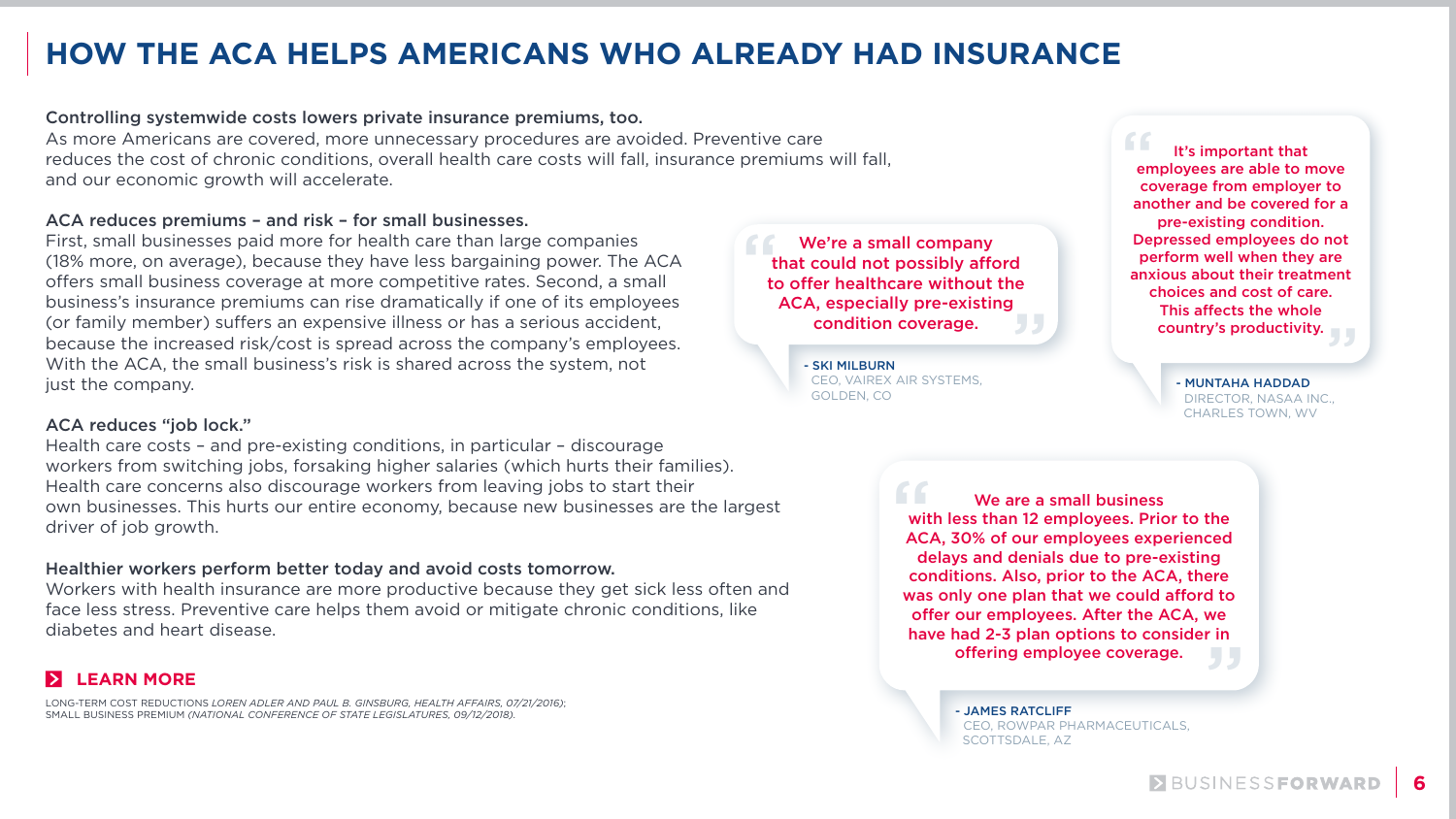

# **WHY THE ACA WORKS: MARKET FORCES AND "THE THREE LEGGED STOOL"**

The ACA, like the Republican health care proposals on which it is based, uses market forces to control costs and extend coverage: It 1) increases competition among insurers and providers; 2) gives consumers more (and clearer) choices; 3) changes how we pay for care to avoid unnecessary procedures; and 4) reduces long-term costs of conditions like heart disease and diabetes by providing preventive care.

But market forces will not work if incentives for insurers, providers, and patients are not aligned properly. To expand coverage and control costs, we must simultaneously 1) cover pre-existing conditions, 2) require Americans to buy insurance, and 3) subsidize insurance for those who cannot afford the full cost. Without protection for pre-existing conditions, insurers can reject high cost families, which hurts those families. Without the mandate, people can wait until they get sick to buy insurance, which hurts insurers. And, without subsidies, low-income families cannot afford the mandate. Experts call this the "three-legged stool" of health care. Cut just one leg, and the stool tips over.

Alternatives to the ACA are likely to fail because they eliminate or distort the market forces that drive health care prices. In different ways, and for different reasons, repeal and Medicare for All would undermine each of the three "legs" supporting health care reform.

**"If you want private insurers to cover people with pre-existing conditions, you have to ban discrimination based on medical history. But that in itself isn't enough, because if policies cost the same for everyone, those who sign up will be sicker than those who don't, creating a bad risk pool and forcing high premiums… [the ACA provided] incentives to get healthy people to sign up, too. On one side there was a penalty for not having insurance (the individual mandate). On the other, there were subsidies designed to limit health expenses as a share of income."**

- PAUL KRUGMAN NOBEL PRIZE-WINNING ECONOMIST

BUSINESSFORWARD





MARKET FORCES AND HEALTH CARE COSTS, NICHOLAS BAKALAR, NEW YORK TIMES, 5/22/2017; *NAMRATA UBEROI, KENNETH FINEGOLD AND EMILY GEE, DEPARTMENT OF HEALTH & HUMAN SERVICES, 03/03/2016*

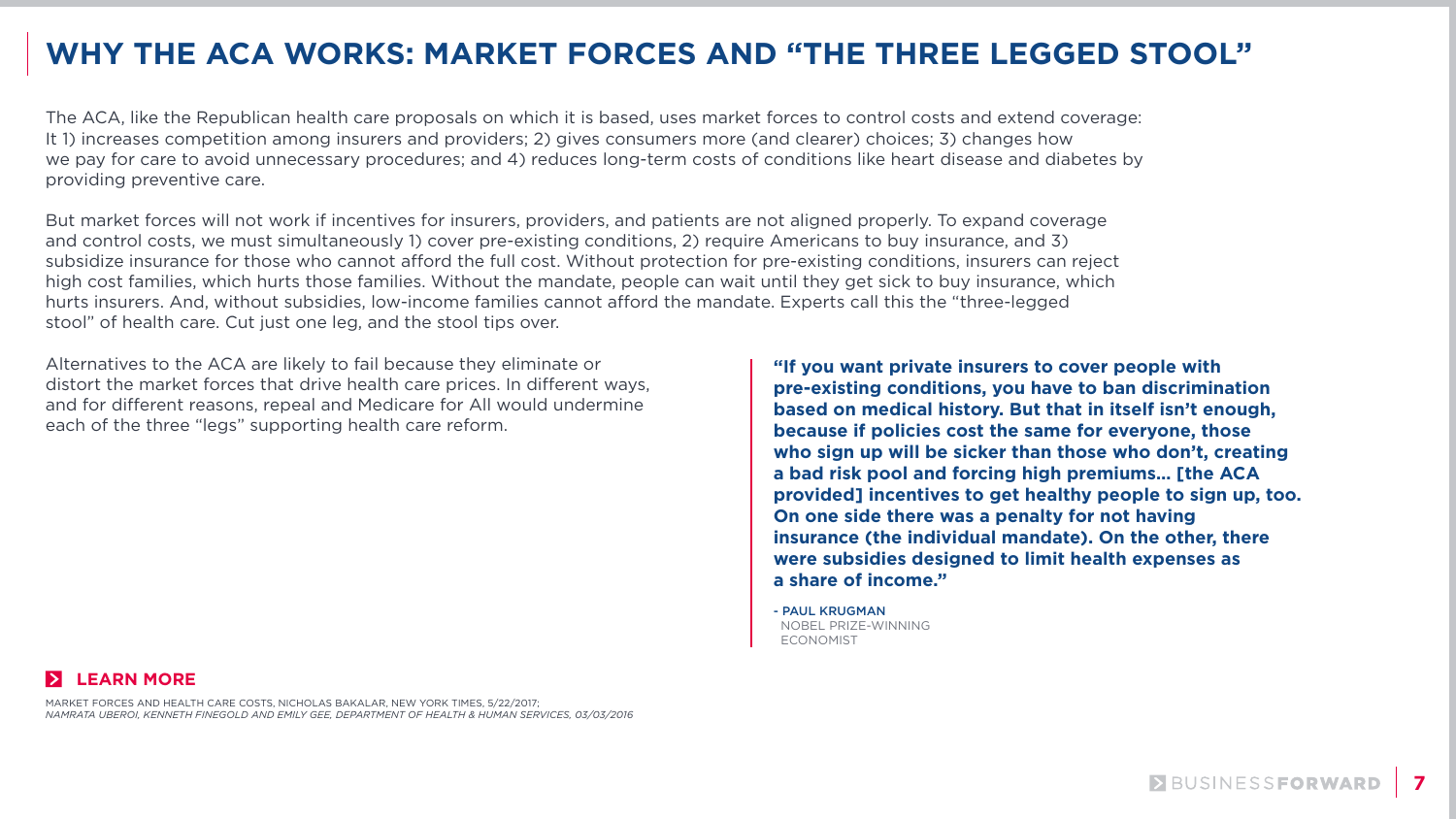

# **POTENTIAL RISK OF REPEAL AND REPLACE**

House Republicans have voted to repeal Obamacare more than 50 times. While they have yet to offer a workable plan, most Republicans propose replacing ACA with block grants to states.

Like the Congress before them, they have discovered there's no workable substitute for the three-legged stool. Simply transferring decision making from Washington to state capitals cannot produce the market forces necessary to reduce costs and expand coverage.

In place of a comprehensive solution, they have chosen to damage all three legs, simultaneously, by eliminating the mandate requiring Americans to buy health insurance (leg 1), threatening subsidies for low income families struggling to pay for health insurance (leg 2), and suing to eliminate protections for pre-existing conditions (leg 3).

The potential result? Repealing the ACA without a plan that includes the same key reforms would cause 32 million people to lose coverage, double premiums in the individual market, and cause the individual market to collapse.

> **"The G.O.P. can't come up with an alternative to the Affordable Care Act because no such alternative exists. In particular, if you want to preserve protection for people with pre-existing conditions — the health issue that matters most to voters, including half of Republicans — Obamacare is the most conservative policy that can do that…"**

- PAUL KRUGMAN NOBEL PRIZE-WINNING ECONOMIST

### **LEARN MORE**

ON GOP REPEAL EFFORTS, TESSA BERENSON, TIME, 03/24/2017; ON LIKELY IMPACT OF ACA REPEAL, JACOB LEIBENLUFT, CENTER ON BUDGET AND POLICY PRIORITIES, 7/18/2017 AND ALISON KODJAK, ALYSON HURT AND GISELE GRAYSON, NPR, 07/18/2017







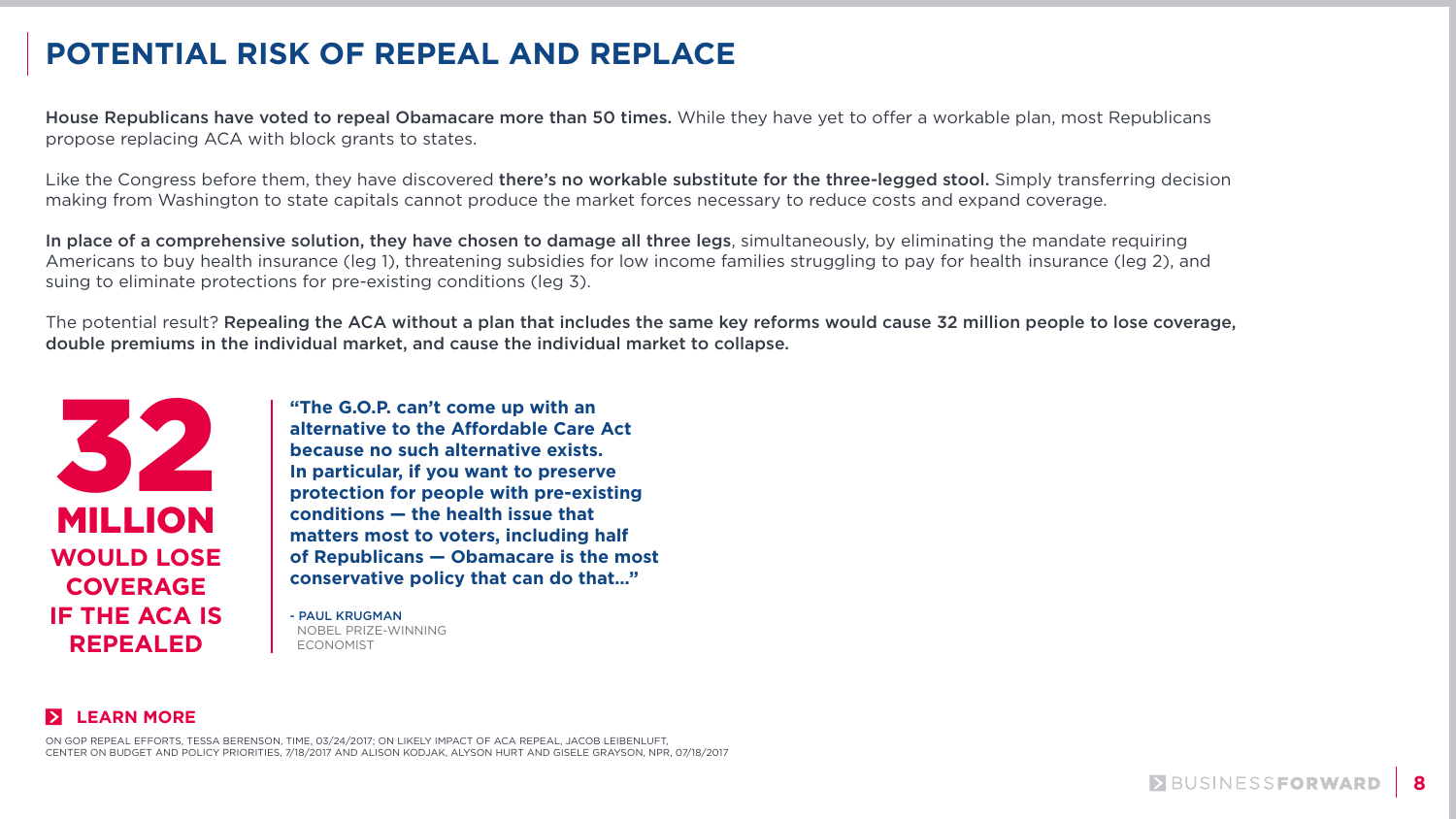

# **POTENTIAL RISK OF MEDICARE FOR ALL**

Half of Americans lose control over their coverage. Medicare for All would push 180 million Americans (56% of our population) out of employer-based and other private plans into a government-run, one-size-fits-all program. Congress and HHS would decide which services doctors can provide, what the doctor can charge, and who should pay for it all.

Massive organizational challenge. Under Medicare for All, Medicare would expand six-fold (from 56 million to more than 300 million). Congress would dictate the shift of 180 million Americans from private to government insurance, 74 million Americans from Medicaid to Medicare, and 28 million Americans from uninsured to Medicare.

An industry that represents eighteen percent of our economy – and employs one out of 10 workers – would be managed by Congress, not markets. Congress would legislate health care rights, and the Department of Health and Human Services would issue regulations based on Congress's direction. ACA exchanges would be eliminated. Private insurance (and the companies that provide it) would be eliminated. Doctors, nurses and staff working at private hospitals would come under government control. Because Medicare payments are lower than private insurance payments, some of America's 5,500 hospitals could go out of business.

Shift from premiums to taxes. Estimates of Medicare for All legislation vary, but experts estimate it would require a \$32 to \$40 trillion increase in federal spending over 10 years. Much of this cost would be offset by eliminating premiums for the half of Americans with private insurance, but taxation and the size of our government would increase dramatically. The total revenue collected by the Federal government each year is about \$3.3 trillion. To cover the cost of Medicare for All, the federal government would have to double the amount of taxes it collects each year.

Uncertainty. The nature of the rights Congress establishes and regulations HHS writes would change with each election. Even if Congress were able to avoid government shutdowns, filibusters, and general partisan gridlock, the resulting legislative burden, bureaucratic infrastructure, and market uncertainty would be enormous.

Scarcity. Doctors and nurses would likely see pay cuts, which could reduce the number of new doctors and nurses. The bureaucracy of managing a single payer system will lead to longer wait times for medical referrals. With the government establishing prices, companies have less incentive to innovate. Over time, the U.S. will produce fewer breakthrough treatments or drugs.